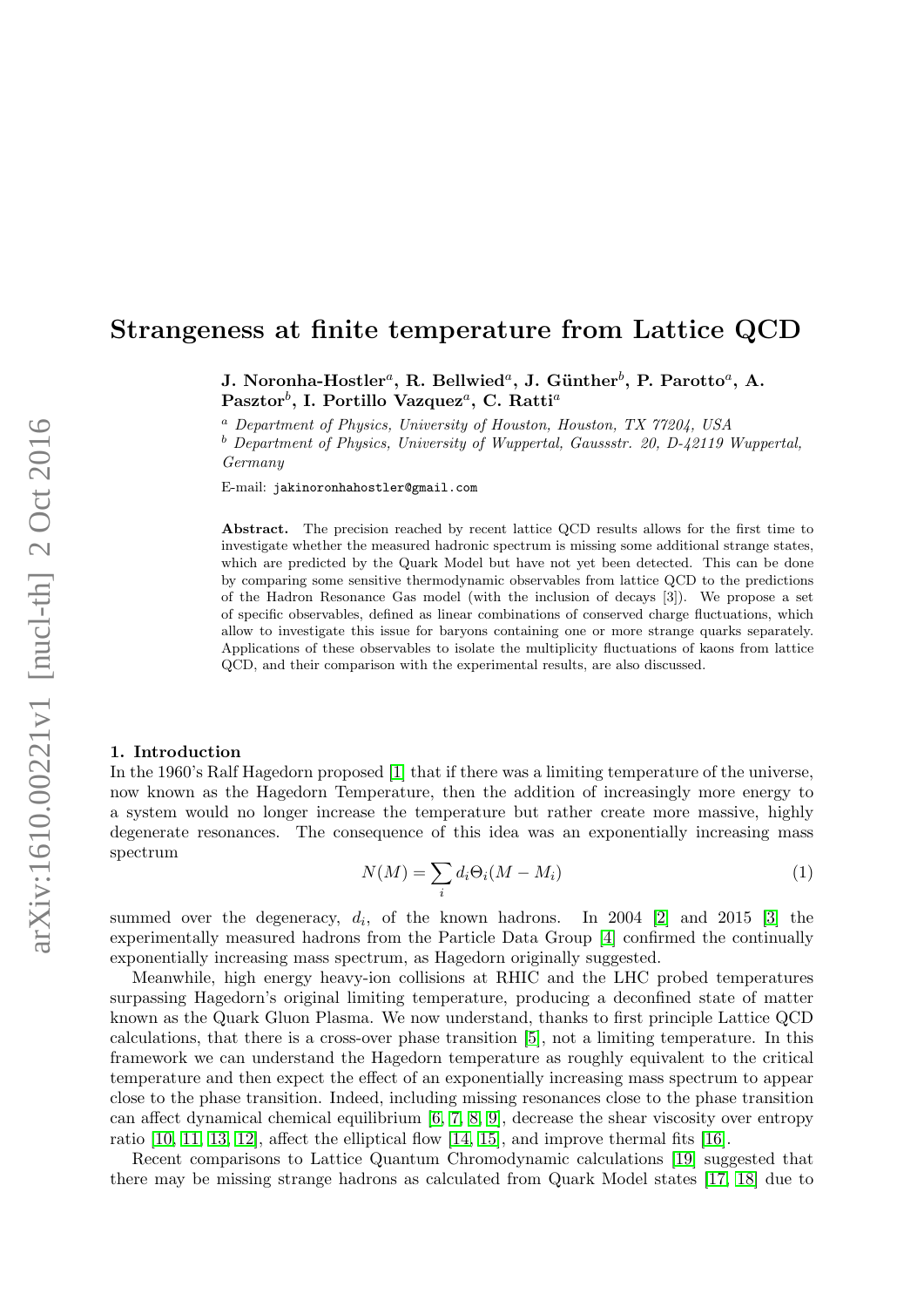a mismatch in the strange chemical potential to baryon chemical potential in Lattice QCD vs. the Hadron Resonance gas model from the known PDG spectrum [\[4\]](#page-3-3). Further more, there were suggestions [\[19,](#page-3-16) [20,](#page-3-19) [21\]](#page-3-20) that missing resonances could account for the  $p/\pi$  vs. strange hadron tension at LHC when it comes to the thermal fits [\[22\]](#page-3-21). However, in [\[19\]](#page-3-16) the decays of the Quark Model states were not considered, which are necessary for thermal fits.

Fig. [1](#page-1-0) shows the exponentially increasing mass spectra that includes these Quark Model states, implying that these missing resonances are consistent with Hagedorn's original postulate. Using the known branching ratios from [\[4\]](#page-3-3), we extrapolated up the branching ratios of the Quark Model states taking all quantum numbers into account. Following this, we analyzed the netproton and net-charge fluctuations  $(\chi_1/\chi_2)$  as in [\[23\]](#page-3-22), to extract the corresponding T and  $\mu_B$ across energies in the Beam Energy Scan. The results are shown in Fig. [2](#page-1-1) where we find that the addition of the Quark Model states slightly decreases the freeze-out temperature but overall only has a small affect. This is consistent with previous studies analyzing the affect of additional resonances on the thermal fits [\[16\]](#page-3-15).



<span id="page-1-0"></span>Figure 1. Mass spectrum, Eq. [\(1\)](#page-0-0), of the strange mesons for the PDG05, PDG15, and PDG15+Quark Model states.



<span id="page-1-1"></span>Figure 2. Comparison of charged strange mesons from Lattice QCD via the partial pressure to the experimentally measured (preliminary) kaon fluctuations at STAR for √  $\sqrt{s_{NN}} = 200 \text{ GeV}.$ 

An alternative picture was also suggested to resolve the tension between the light and strange hadrons at LHC. In Lattice QCD, the inflection point of susceptibilities can provide clues of about the temperature of hadronization. Using the light susceptibility one finds an inflection point around  $T \sim 150$  MeV whereas the inflection point for the strangeness susceptibility is around  $T \sim 165$  MeV [\[24\]](#page-3-23). Considering there is  $\sim 15$  MeV difference between light and strange hadrons, a logical consequence of this may be that strange hadrons reach chemical equilibrium at higher temperatures than light hadrons. If this is true, it would be consistent with the tension between the light and strange hadrons because it would increase the population of strange baryons, which are typically under-predicted using lower temperatures.

This idea is consistent with many dynamical models. In UrQMD there is no specified chemical freeze-out temperature such that each particle species reaches chemical equilibrium on a different time scale [\[25\]](#page-3-24). Similarly, using multi-body hadronic interactions via rate equations, one can also reach chemical equilibrium on different time scales depending on the species. However, if one can provide directly from first-principle Lattice calculations that different chemical equilibration temperatures are needed then it gives significantly more weight to these dynamical models. Furthermore, it will then require the hadronization schemes to be updated uniformly to include different temperatures for light and strange hadrons.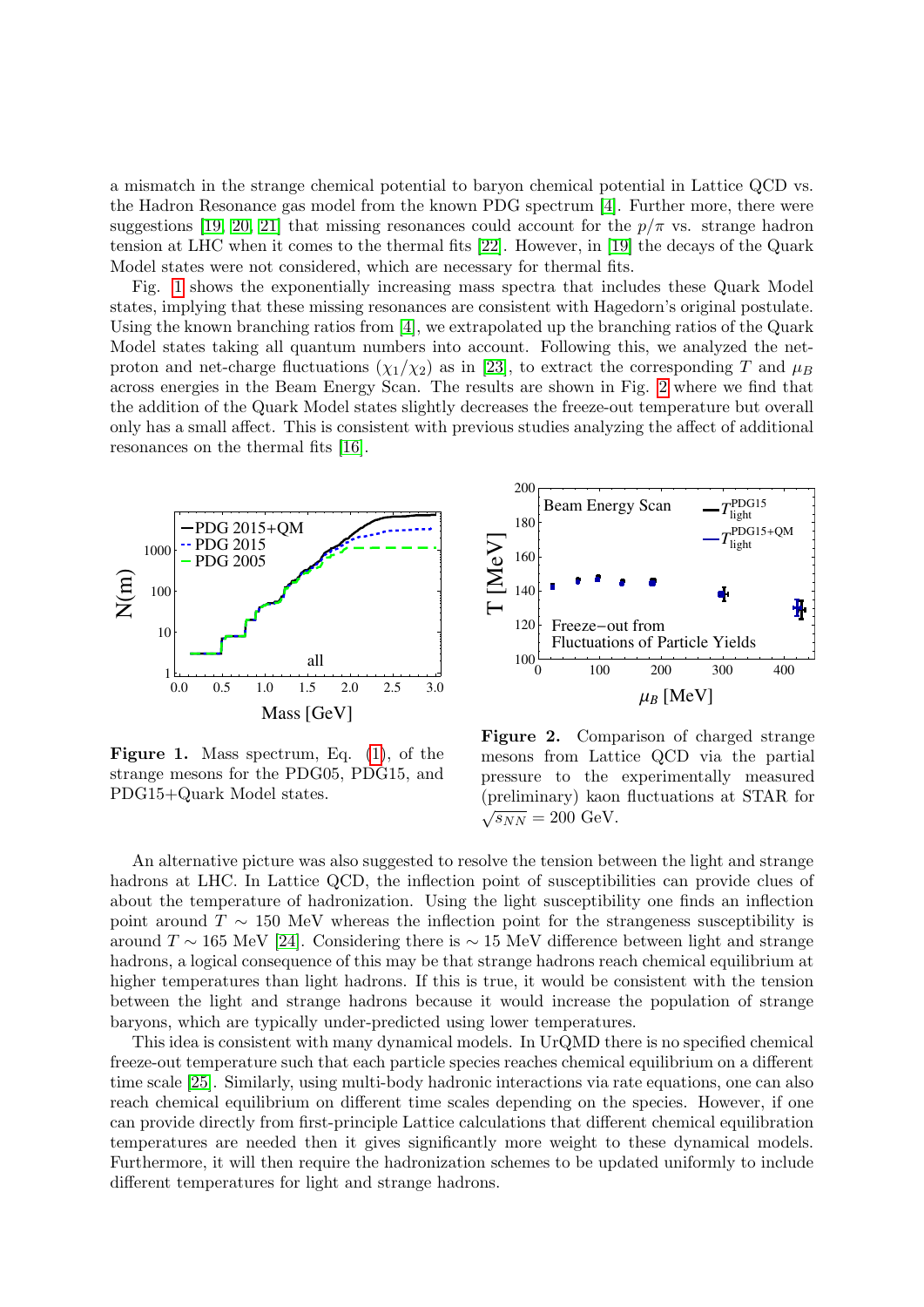In order to extract the chemical freeze-out temperature from the lattice we use ratios of susceptibilities as discussed in [\[23,](#page-3-22) [26,](#page-3-25) [27\]](#page-3-26). In the experiment, the only strange multiplicity fluctuations (and their corresponding moments of these distributions) that can be currently measured at the Beam Energy Scan are charged kaons [\[28\]](#page-3-27). However, on the lattice all particles exist as well as their corresponding interactions. In order to extract only the charged kaon contribution, we implement partial pressures for charged strange mesons as in [\[29\]](#page-3-28)  $\frac{\chi_2^K}{\chi_1^K} = \frac{\cosh(\hat{\mu}_S + \hat{\mu}_Q)}{\sinh(\hat{\mu}_S + \hat{\mu}_Q)}$  where  $\hat{\mu}_S$  and  $\hat{\mu}_Q$  are supplied from the Wuppertal Budapest collaboration.



<span id="page-2-0"></span>**Figure 3.** Comparison of net- $K^{+/-}$  from Lattice QCD (Wuppertal-Budapest) to preliminary STAR net- $K^{+/-}$  for  $\sqrt{s_{NN}} = 200$  GeV.

In Fig [3](#page-2-0) a comparison between the Lattice QCD kaon partial pressure is shown compared to the preliminary STAR data for  $\frac{\langle |K^{+/-}|^2 \rangle}{\langle K^{+/-} \rangle}$  $\frac{K^{1/2} - 1}{(K^{+/-})}$ . Due to the large error bars on the kaons data, it is not yet possible to extract the strange chemical freeze-out temperature from Lattice QCD. However, if the error bars are decreased in the future then we will be able to say decisively if there is a splitting between the light and strange chemical equilibration temperatures.

In this proceedings, we introduce two approaches to study the possible differences in chemical equilibration temperatures between light and strange hadrons. The first approach is to include additional states predicted from the Quark Model as well as modeling their decay channels and branching ratios to see if this fixes the tension between light and strange hadrons. The second approach is a new method to extract the charged, strange susceptibilities from Lattice QCD and extract the strange freeze-out temperature from first principles. At this point in time, the error bars on kaon fluctuations are too large to extract the strange freeze-out temperature. However, if the error bars are decreased in the future we may be able to decidedly settle the tension between light and strange hadrons.

## 2. Acknowledgements

This material is based upon work supported by the National Science Foundation under grant no. PHY-1513864 and by the U.S. Department of Energy, Office of Science, Office of Nuclear Physics, within the framework of the Beam Energy Scan Theory (BEST) Topical Collaboration. This work contains lattice QCD data provided by the Wuppertal-Budapest Collaboration. An award of computer time was provided by the INCITE program. This research used resources of the Argonne Leadership Computing Facility, which is a DOE Office of Science User Facility supported under Contract DE-AC02-06CH11357. The work of J. G. and A. P. was supported by the DFG grant SFB/TR55. The authors gratefully acknowledge the Gauss Centre for